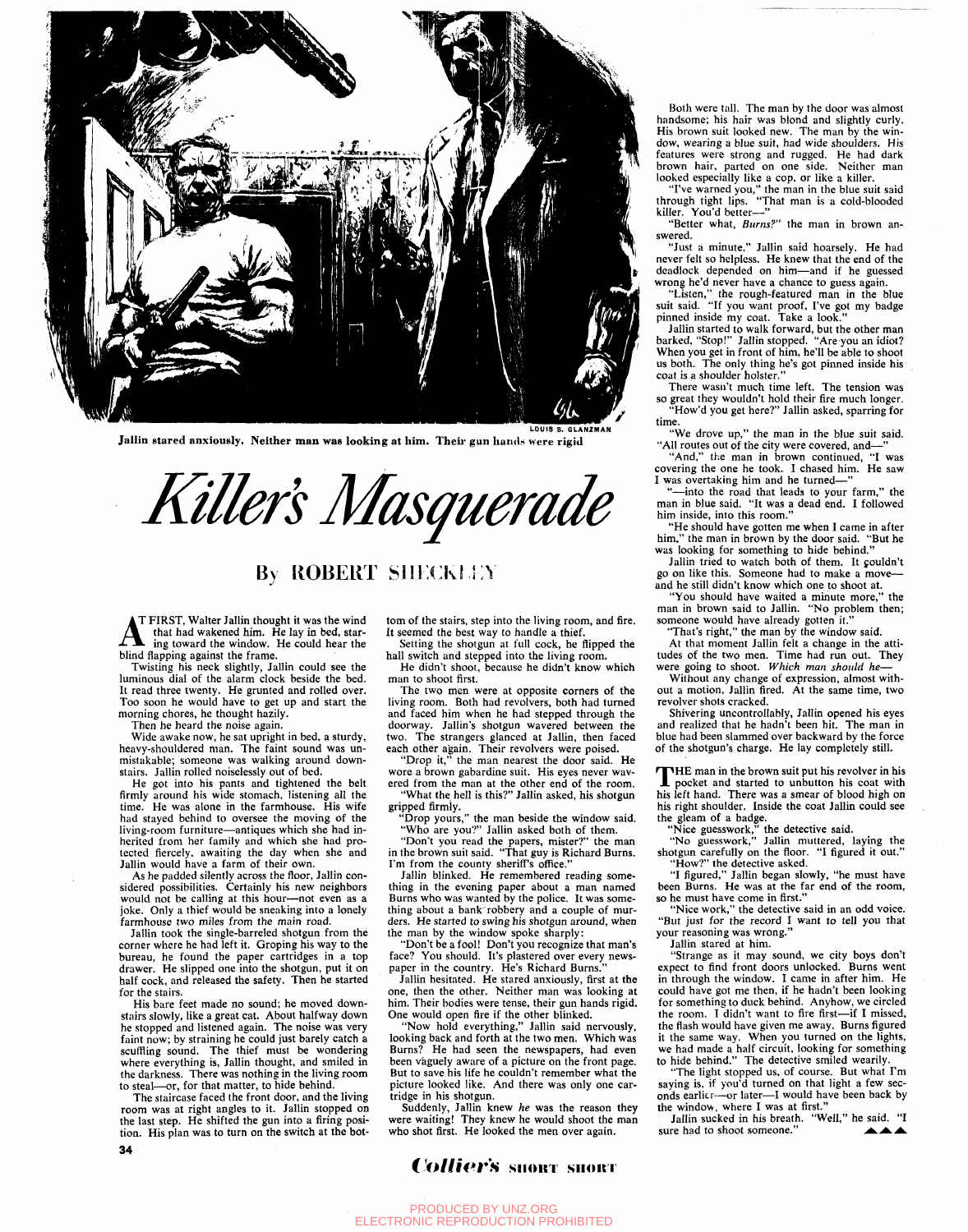

## **PUT YOURSELF** UNSQUINT E A N D

From Maine to Mt. Rainier, snow country is pretty, but driving through it can be hard on the eyes.

But not behind this shaded windshield of E-Z-EYE Safety Plate Glass. Light blue-green in color, it eases the eyestrain of snow glare. The deeper-toned blue-green shading at the top reduces sky brightness and relieves you from squinting. And with E-Z-EYE in all the windows of your car, the interior will stay a lot cooler in summer. 69% of the hot

sun rays are screened out. What a big relief that is!

With E-Z-EYE Safety Plate Glass in all windows as well as your windshield, every passenger enjoys maximum comfort. So to make driving more pleasant with less eyestrain and more alertness at the wheel, choose E-Z-EYE Safety Plate Glass when you buy a new car. Costs very little extra and notice how smart it looks! Made by Libbey.Owens.Ford, E-Z-EYE can be had in all General Motors cars.



Look for this sign when vou need Safety Giass



**Less Eyestrain - More Comfort** 

LIBBEY·OWENS·FORD GLASS CO., TOLEDO 3, OHIO